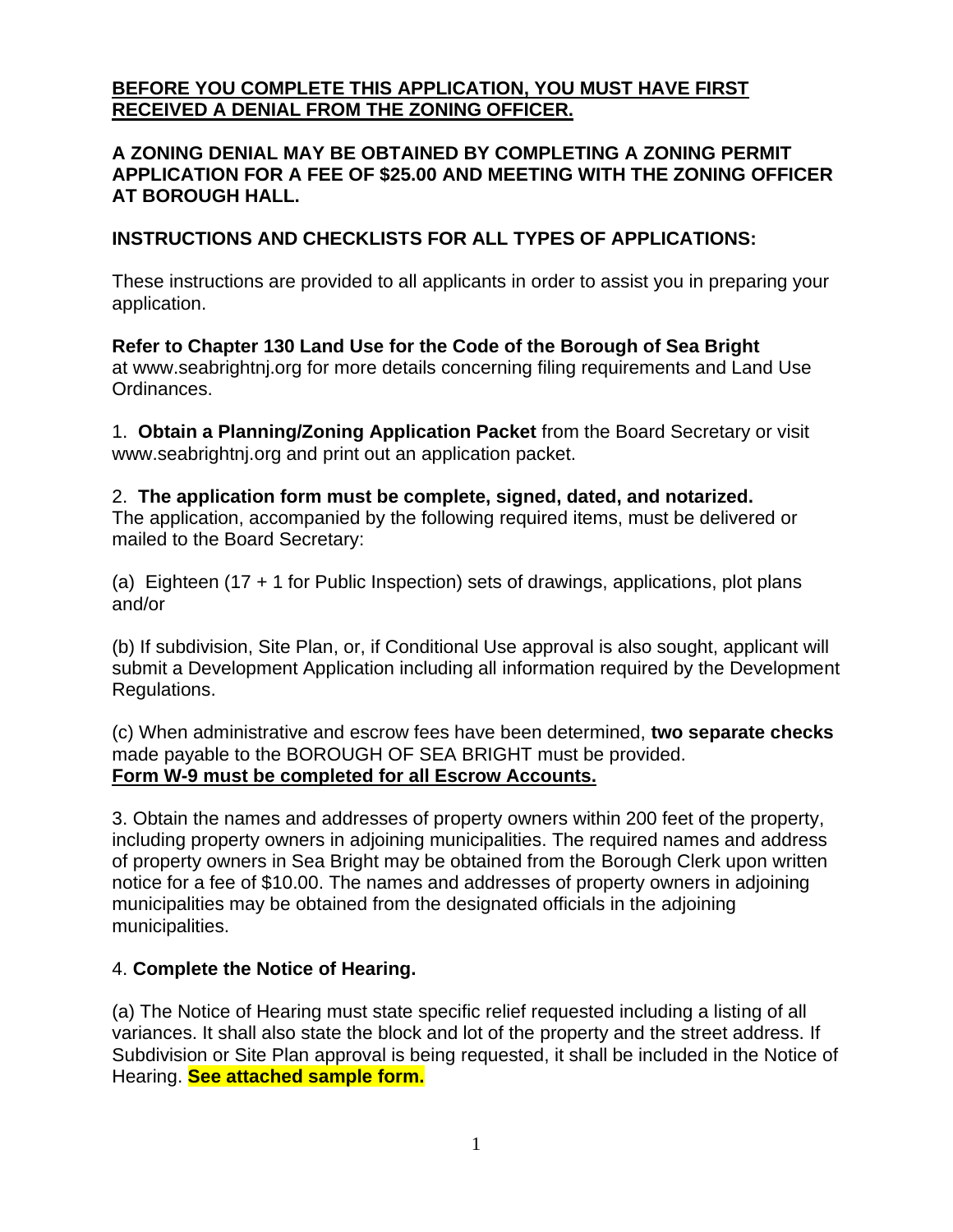(b) The Notice of Hearing must also state the date, time and place of the hearing. All meetings of the Planning/Zoning Board are held at Sea Bright Beach Pavilion, 3rd floor, 1097 Ocean Avenue, Sea Bright, NJ 07760 at 7:30 p.m.

(c) **Please provide a copy of the Notice of Hearing to the Board Secretary for approval by the Board Attorney well in advance of mailing or publishing the notice.**

(d) Notice of Hearing must be given **no less than ten (10) days prior** to the assigned hearing date to the following:

(a) All property owners within 200 feet, including property owners in adjoining municipalities

(e) Municipal Clerk of any municipality within 200 feet

(f) Monmouth County Planning Board if the property is located within 200 feet of a county road or municipal boundary

(g) State of New Jersey, Commissioner of Transportation if the property is located within 200 feet of a State Highway

# 5. **The Notice of Hearing shall be given by:**

(a) Serving a copy thereof on the property owner or his agent in charge of the property; **OR**

(b) Mailing a copy thereof by Certified Mail to the property owner at his/her address as shown on the current tax map duplicate. (Return Receipt is not required.)

6. A copy of the Notice of Hearing shall be published in the **ASBURY PARK PRESS** or other daily newspaper publication **at least ten (10) days prior** to the hearing date.

7. After serving the Notices of Hearing, complete the Affidavit of Mailing or Service, which must be set forth the date of service of the notices, the names and addresses of the persons served, and who were served personally or by Certified Mail. The person who made service must sign the Affidavit of Proof and **a Notary Public or Attorney at Law must complete and sign the Affidavit. See attached sample form.**

9. The applicant must submit an Affidavit of Mailing or Service**,** an Affidavit of Publication (from the Newspaper), and the Certified Mail Receipts to the Board Secretary at least **7 days prior to the scheduled meeting. See attached sample form.**

9. Requests for adjournments must be made to the Board Secretary, in writing, at **least two days prior** to the hearing.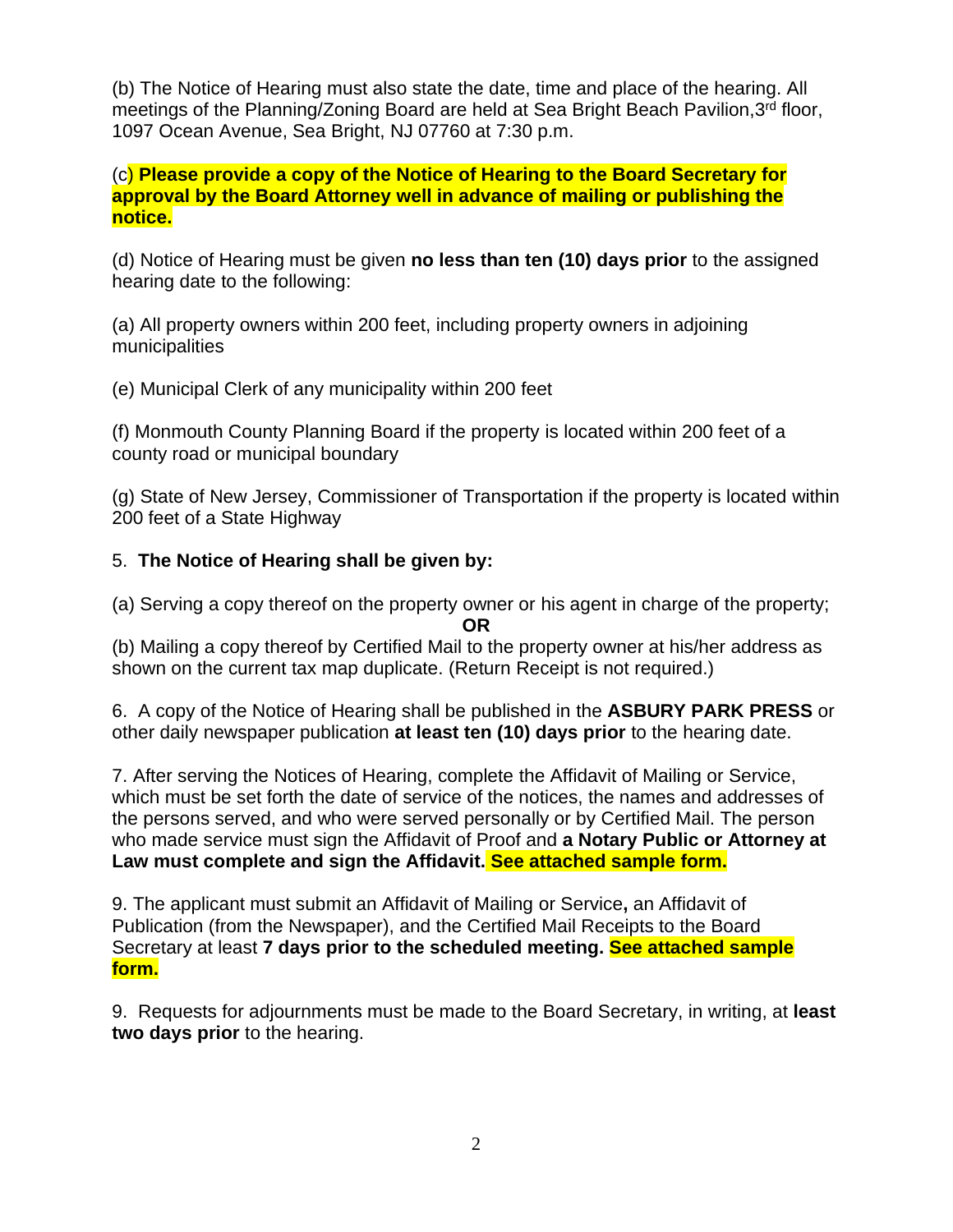10. The applicant or an Attorney at Law must be present at the hearing. **Corporations must be represented by an Attorney at Law.** 

11. All real estate taxes and sewer utility fees must be paid through the date of the hearing. Certifications that taxes and sewer utility are paid **must be provided before the hearing date.** Obtain from the Tax and Sewer Collector at Borough Hall.

12. **Commercial applicants must submit a copy of their application along with any plans directly to the Borough Engineer and notify the Board Secretary by mail of this submittal.**

13. **ALL APPLICANTS** are responsible for posting a copy of their application and plans at the Borough Clerk's Office, 1099 Ocean Avenue, Sea Bright, NJ. These must be labeled **"FOR PUBLIC INSPECTION"** prior to the Notice of Hearing.

14. When the application is deemed complete, the applicant will be notified of a hearing date in order to notice property owners**.**

**\_\_\_\_\_\_\_\_\_\_\_\_\_\_\_\_\_\_\_\_\_\_\_\_\_\_\_\_\_\_\_\_\_\_\_\_\_\_\_\_\_\_\_\_\_\_\_\_\_\_\_\_\_\_\_\_\_\_\_\_\_\_\_\_\_**

### **SAMPLE**

**BOROUGH OF SEA BRIGHT MONMOUTH COUNTY, NEW JERSEY NOTICE OF HEARING**

**TO ALL OWNERS OF PROPERTY LOCATED WITHIN A RADIUS OF TWO HUNDRED FEET FROM BLOCK \_\_\_\_\_\_\_\_\_ LOT \_\_\_\_\_\_\_\_.** 

**PLEASE TAKE NOTICE that** the undersigned has applied to the Planning/Zoning Board of the Borough of Sea Bright to consider an application for approval with respect to premises known as Block \_\_\_\_\_\_Lot \_\_\_\_\_, on the Tax Map of The Borough of Sea Bright and commonly known as \_\_\_\_\_\_\_\_\_\_\_\_\_\_\_\_\_\_\_\_\_\_\_\_\_\_\_\_\_\_\_\_\_\_\_\_\_\_, Sea Bright, New Jersey. Applicant is seeking **the contract of the contract of the contract of the contract of the contract of the contract of the contract of the contract of the contract of the contract of the contract of the contract of the contract of the c** together with any and all other requirements which the Board may deem necessary. A regular meeting will be held by the Planning/Zoning Board of the Borough of Sea Bright on Tuesday\_\_\_\_\_\_\_\_\_\_\_\_\_\_\_\_\_\_\_\_\_\_\_, 20\_\_\_\_at 7:30 p.m. at the Sea Bright Beach Pavilion, 1097 Ocean Avenue, Sea Bright, New Jersey, at which time you may appear in person or by agent or attorney and present any objection which you may have to granting this application. A copy of the maps and application documents have been filed in the office of the Board Secretary and are available for public inspection at the Borough Hall, 1099 Ocean Avenue, Sea Bright, New Jersey during normal business hours and are also available on the Borough website at [www.seabrightnj.org.](http://www.seabrightnj.org/)

This Notice is sent to you by the Applicant, by order of the Planning/Zoning Board of the Borough of Sea Bright.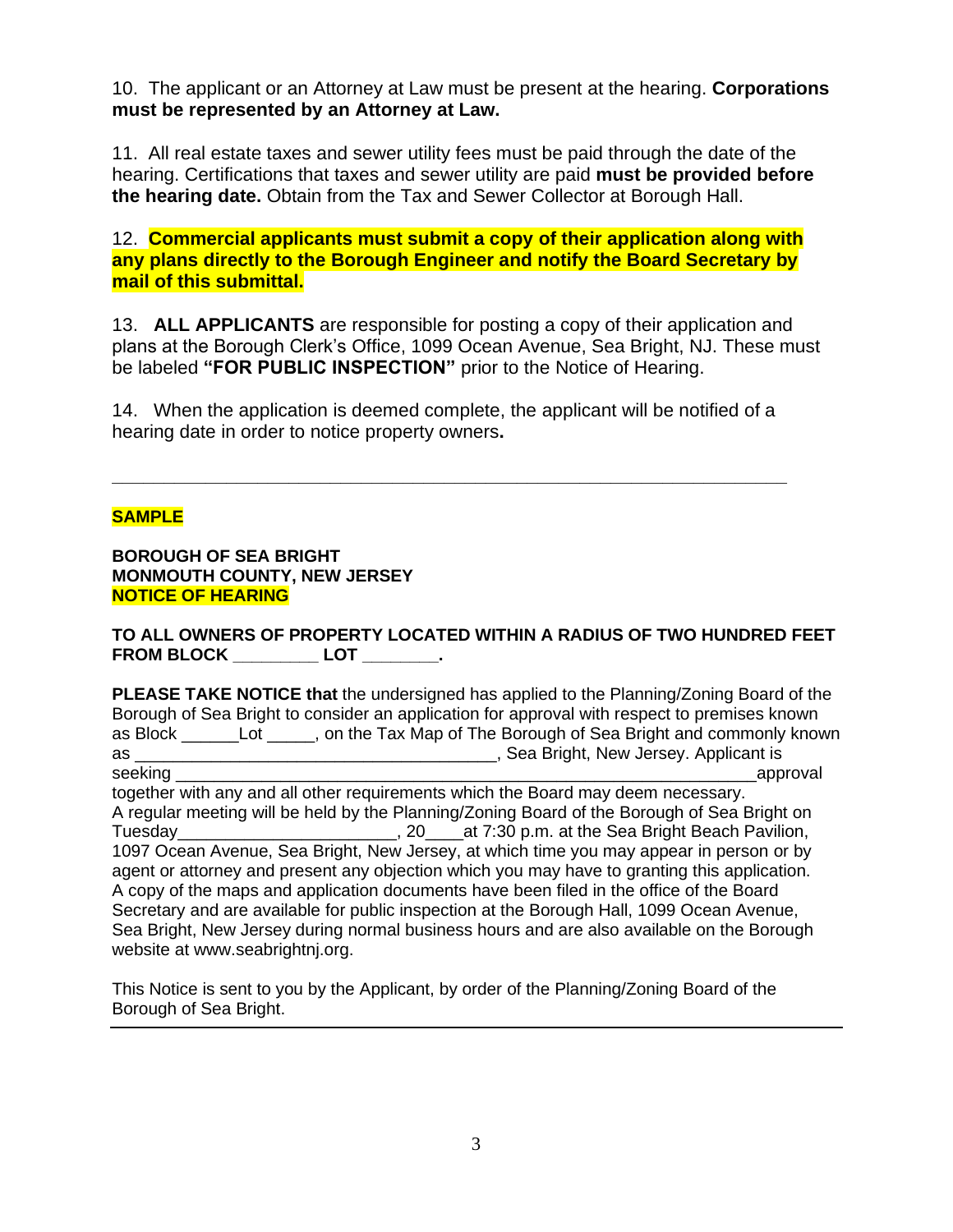### **SAMPLE**

**PLANNING/ZONING BOARD BOROUGH OF SEA BRIGHT MONMOUTH COUNTY, NEW JERSEY AFFIDAVIT OF MAILING**

\_\_\_\_\_\_\_\_\_\_\_\_\_\_\_\_\_\_\_\_\_\_\_\_\_\_\_\_, of full age, being duly sworn upon his/her deposes and

says:

On \_\_\_\_\_\_\_\_\_\_\_\_\_, 20\_\_\_\_, I did send, by certified mail, a copy of the attached Notice to all persons and/or entities listed on the attached Certified List. The envelopes containing said Notices bore sufficient postage thereon, were placed in a receptacle at the United States Post Office \_\_\_\_\_\_\_\_\_\_\_\_\_\_\_\_\_\_, New Jersey.

The certified mailing receipts are attached hereto and made a part of this Affidavit.

| Sworn to and subscribed to before me this | day of | 20 |
|-------------------------------------------|--------|----|
| A Notary Public of New Jersey             |        |    |

**\_\_\_\_\_\_\_\_\_\_\_\_\_\_\_\_\_\_\_\_\_\_\_\_\_\_\_\_\_\_\_\_\_\_\_\_\_\_\_\_\_\_\_\_\_\_\_\_\_\_\_\_\_\_\_\_\_\_\_\_\_\_\_\_\_\_\_\_\_\_\_\_**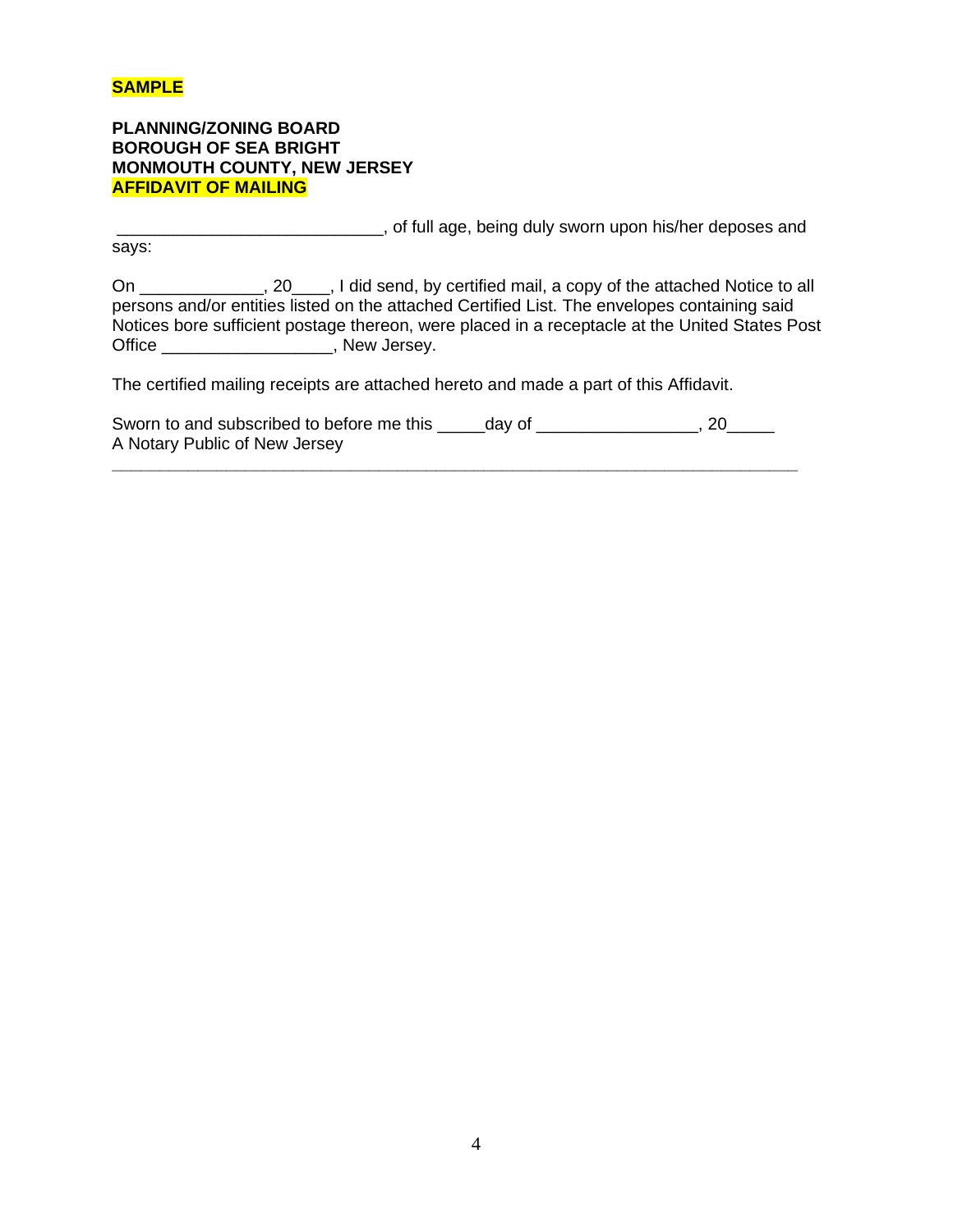# **BOROUGH OF SEA BRIGHT PLANNING/ZONING BOARD APPLICATION**

### **1099 Ocean Avenue Sea Bright, New Jersey 07760 732-842-0099 ext. 123**

The application with supporting documentation must be filed with the office of the Planning Board Secretary and must be delivered for review **at least ten (10) days** prior to the meeting at which the application is to be considered.

**\_\_\_\_\_\_\_\_\_\_\_\_\_\_\_\_\_\_\_\_\_\_\_\_\_\_\_\_\_\_\_\_\_\_\_\_\_\_\_\_\_\_\_\_\_\_\_\_\_\_\_\_\_\_\_\_\_\_\_\_\_\_\_\_\_\_\_\_**

### **NOTE: All plans must be folded. Any rolled plans will not be accepted.**

To be completed by Municipal staff only. Date Filed\_\_\_\_\_\_\_\_\_\_\_\_\_\_\_\_\_\_\_\_\_\_\_\_\_ Application No.\_\_\_\_\_\_\_\_\_\_\_\_\_\_\_\_\_\_\_\_\_\_\_\_\_\_\_\_\_ Application Fees\_\_\_\_\_\_\_\_\_\_\_\_\_\_\_\_\_\_\_ Escrow Deposit\_\_\_\_\_\_\_\_\_\_\_\_\_\_\_\_\_\_\_\_\_\_\_\_\_\_\_\_\_\_

Reviewed for Completeness \_\_\_\_\_\_\_\_\_\_\_\_\_\_\_Hearing \_\_\_\_\_\_\_\_\_\_\_\_

## 1. **SUBJECT PROPERTY**

| Location:                                       |       |                   |
|-------------------------------------------------|-------|-------------------|
| <b>Block</b>                                    | ∟ot   |                   |
| <b>Dimensions: Frontage</b><br>Zoning District: | Depth | <b>Total Area</b> |

### 2. **APPLICANT**

Name:\_\_\_\_\_\_\_\_\_\_\_\_\_\_\_\_\_\_\_\_\_\_\_\_\_\_\_\_\_\_\_\_\_\_\_\_\_\_\_\_\_\_\_\_\_\_\_\_\_\_\_\_\_ Address: Telephone Number: Applicant is a: Corporation \_\_ Partnership \_\_\_ Individual

3. **DISCLOSURE STATEMENT:** Pursuant to J.J.S. 40:55D-48-1, the names and addresses of all persons owning 10% of the stock in a corporate applicant or 10% interest in any partnership, applicant must be disclosed. In accordance with N.J.S. 40:55D4-8.2 that disclosure requirement applies to any corporation or partnership which owns more than 10% interest in the applicant followed up the chain of ownership until the names and addresses of the non-corporate stockholders and partners exceeding the 10% ownership criterion have been disclosed. (Attach pages as necessary to fully comply.)

4. If owner is other than the applicant, provide the following information on the Owner(s).

| <b>Owner's Name:</b>    |  |
|-------------------------|--|
| Address                 |  |
| <b>Telephone Number</b> |  |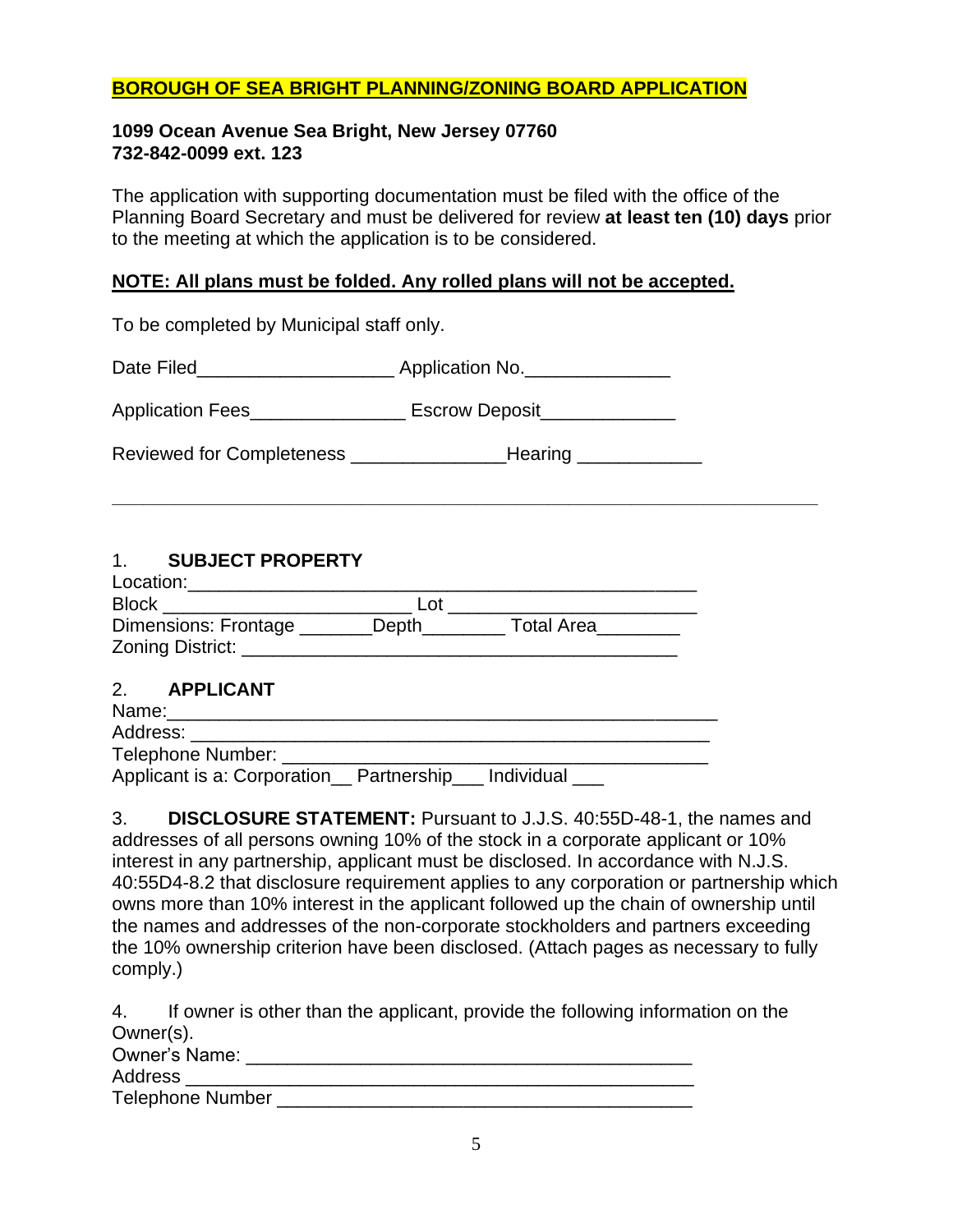5. Property Information:

Restrictions, covenants, easements, association by-laws, existing or proposed on the property:

(Attach copies)

No<sub>ck</sub> Proposed

**Note: All deed restrictions, easements, association by-laws, existing and proposed must be submitted for review and must be written in easily understandable English in order to be approved.** 

Present the use of the premises:

|     |                                                                                                                                                                                   | <u> 1980 - Johann John Stone, mars eta bat eta bat eta bat eta bat ez arte eta bat ez arte eta bat ez arte eta b</u> |
|-----|-----------------------------------------------------------------------------------------------------------------------------------------------------------------------------------|----------------------------------------------------------------------------------------------------------------------|
|     |                                                                                                                                                                                   |                                                                                                                      |
|     |                                                                                                                                                                                   |                                                                                                                      |
|     | Telephone Number_______________________Email:___________________________________                                                                                                  |                                                                                                                      |
|     |                                                                                                                                                                                   |                                                                                                                      |
|     | Telephone Number_____________________________ Email:____________________________                                                                                                  |                                                                                                                      |
|     |                                                                                                                                                                                   |                                                                                                                      |
|     | Telephone Number Email: Email:                                                                                                                                                    |                                                                                                                      |
|     | Applicant: (Attach additional sheets as may be necessary).                                                                                                                        | 10. List any other Expert(s) who will submit a report or who will testify for the                                    |
|     |                                                                                                                                                                                   |                                                                                                                      |
|     |                                                                                                                                                                                   |                                                                                                                      |
|     |                                                                                                                                                                                   | Telephone Number_____________________________ Email ____________________________                                     |
| 11. | <b>APPLICATION REPRESENTS A REQUEST FOR THE FOLLOWING:</b>                                                                                                                        |                                                                                                                      |
|     | PLOT PLAN or VARIANCE PLAN APPROVAL<br><b>SUBDIVISION</b><br>Minor Subdivision Approval<br><b>EXAMPLE 2014</b> Subdivision Approval (Preliminary)<br>Subdivision Approval (Final) |                                                                                                                      |

Number of lots to be created \_\_\_(including remainder lot) Number of proposed dwelling units \_\_\_\_\_\_ (if Applicable)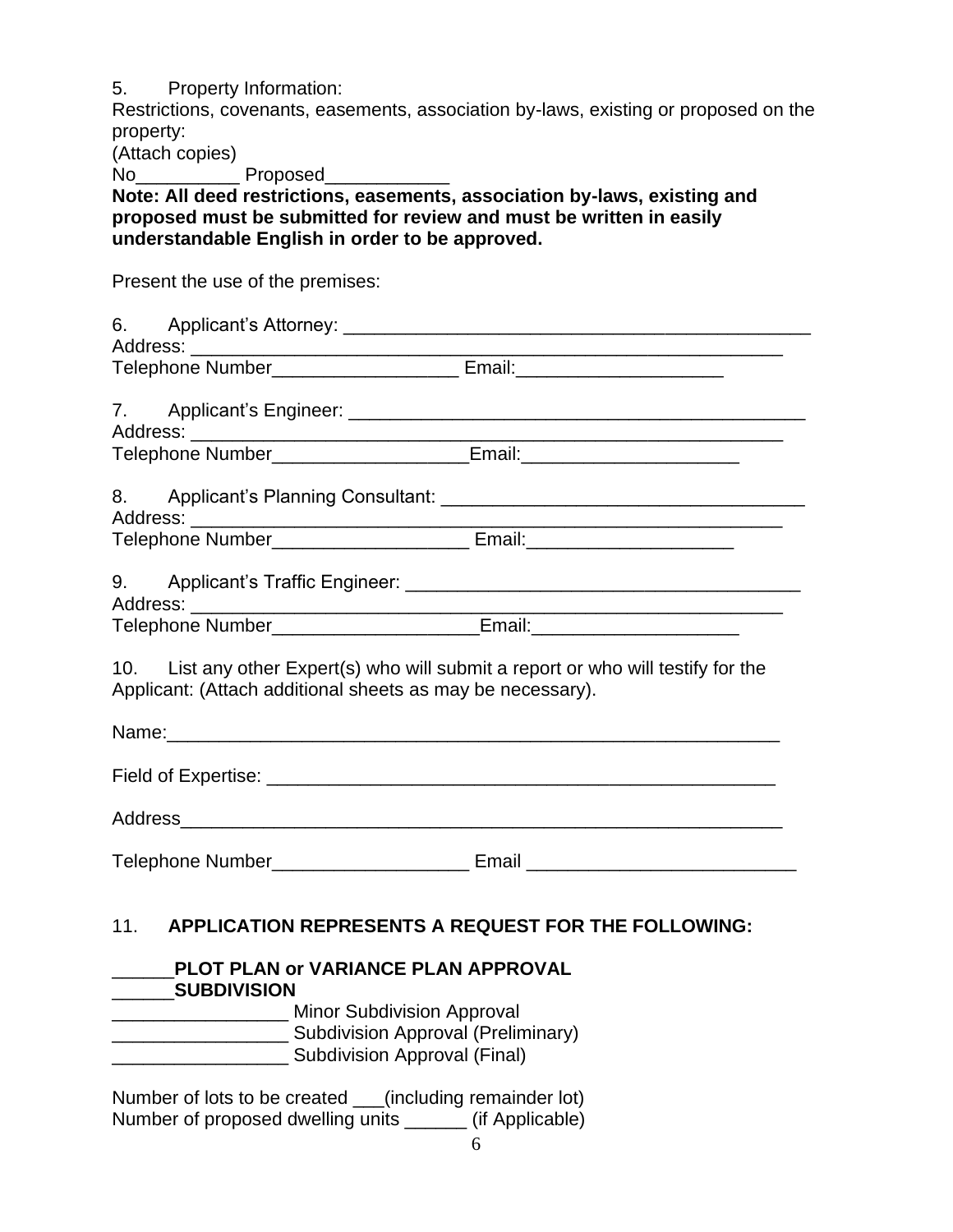# **SITE PLAN:**

- **Minor Site Plan Approval EXECUTE:** Preliminary Site Plan Approval **Example 2** Final Site Plan Approval **EXECUTE:** Amendment or Revision to an Approval Site \_\_\_\_\_\_\_\_\_\_\_ Plan Area to be disturbed (square feet) \_\_\_\_\_\_\_\_\_\_\_ Total number of proposed dwelling units **EXALLET 2018 2018 THE REPORT FROM STATE CONCROOT** Request for Waiver from Site Plan Review and Approval
- **EXALLE 20 EXALLE 20 EXALLE 20 EXALLE 20 EXALLE 20 EXALLE 20 EXALLE 20 EXALLE 20 EXALLE 20 EXALLE 20 EXALLE 20**

Reason for request:

| <b>Informal Review</b>                                           |
|------------------------------------------------------------------|
| Appeal decision of an Administrative Officer                     |
| (N.J.S.A 40:55D-70A)                                             |
| Map or Ordinance Interpretation of Special Question              |
| (N.J.S.A.40:55D-70b)                                             |
| Variance Relief (hardship)                                       |
| $(N.J.S. A. 40:55D-70c(1))$                                      |
| Variance Relief (substantial benefit)                            |
| $(N.J.SA.40:55D-70c(2))$                                         |
| Variance Relief (use)                                            |
| (N.J.S 40:55D-70d)                                               |
| <b>Conditional Use Approval</b>                                  |
| $(N.J.S. 40:55D-67)$                                             |
| Direct issuance of a permit for a structure                      |
| in bed of a mapped street, public drainage way, or flood control |
| basin. (N.J.S 40:55D-334)                                        |
| Direct issuance of a permit for a lot lacking street frontage    |
| $(N.J.S. 40:55D-35)$                                             |
|                                                                  |

\_\_\_\_\_\_\_\_\_\_\_\_\_\_\_\_\_\_\_\_\_\_\_\_\_\_\_\_\_\_\_\_\_\_\_\_\_\_\_\_\_\_\_\_\_\_\_\_\_\_\_\_\_\_\_\_\_\_\_\_\_\_\_\_\_\_\_\_\_\_ \_\_\_\_\_\_\_\_\_\_\_\_\_\_\_\_\_\_\_\_\_\_\_\_\_\_\_\_\_\_\_\_\_\_\_\_\_\_\_\_\_\_\_\_\_\_\_\_\_\_\_\_\_\_\_\_\_\_\_\_\_\_\_\_\_\_\_\_\_\_

12. Section(s) of Ordinance from which a variance is requested \_\_\_\_\_\_\_\_\_\_\_\_\_\_\_\_\_\_\_\_\_\_\_\_\_\_\_\_\_\_\_\_

13. Waivers requested of development standards and/or submission requirements:(attach additional pages as needed)

14. Attach a copy of the Notice to Appear in the official newspaper of the municipality and to be mailed to the owners of all real property, as shown on the current tax duplicate, located within the State and within 200 feet in all directions of the property which is the subject of this application. The Notice must specify the sections of the Ordinance from which relief is sought, if applicable.

\_\_\_\_\_\_\_\_\_\_\_\_\_\_\_\_\_\_\_\_\_\_\_\_\_\_\_\_\_\_\_\_\_\_\_\_\_\_\_\_\_\_\_\_\_\_\_\_\_\_\_\_\_\_\_\_\_\_\_\_\_\_\_\_\_\_\_\_\_\_ \_\_\_\_\_\_\_\_\_\_\_\_\_\_\_\_\_\_\_\_\_\_\_\_\_\_\_\_\_\_\_\_\_\_\_\_\_\_\_\_\_\_\_\_\_\_\_\_\_\_\_\_\_\_\_\_\_\_\_\_\_\_\_\_\_\_\_\_\_\_ \_\_\_\_\_\_\_\_\_\_\_\_\_\_\_\_\_\_\_\_\_\_\_\_\_\_\_\_\_\_\_\_\_\_\_\_\_\_\_\_\_\_\_\_\_\_\_\_\_\_\_\_\_\_\_\_\_\_\_\_\_\_\_\_\_\_\_\_\_\_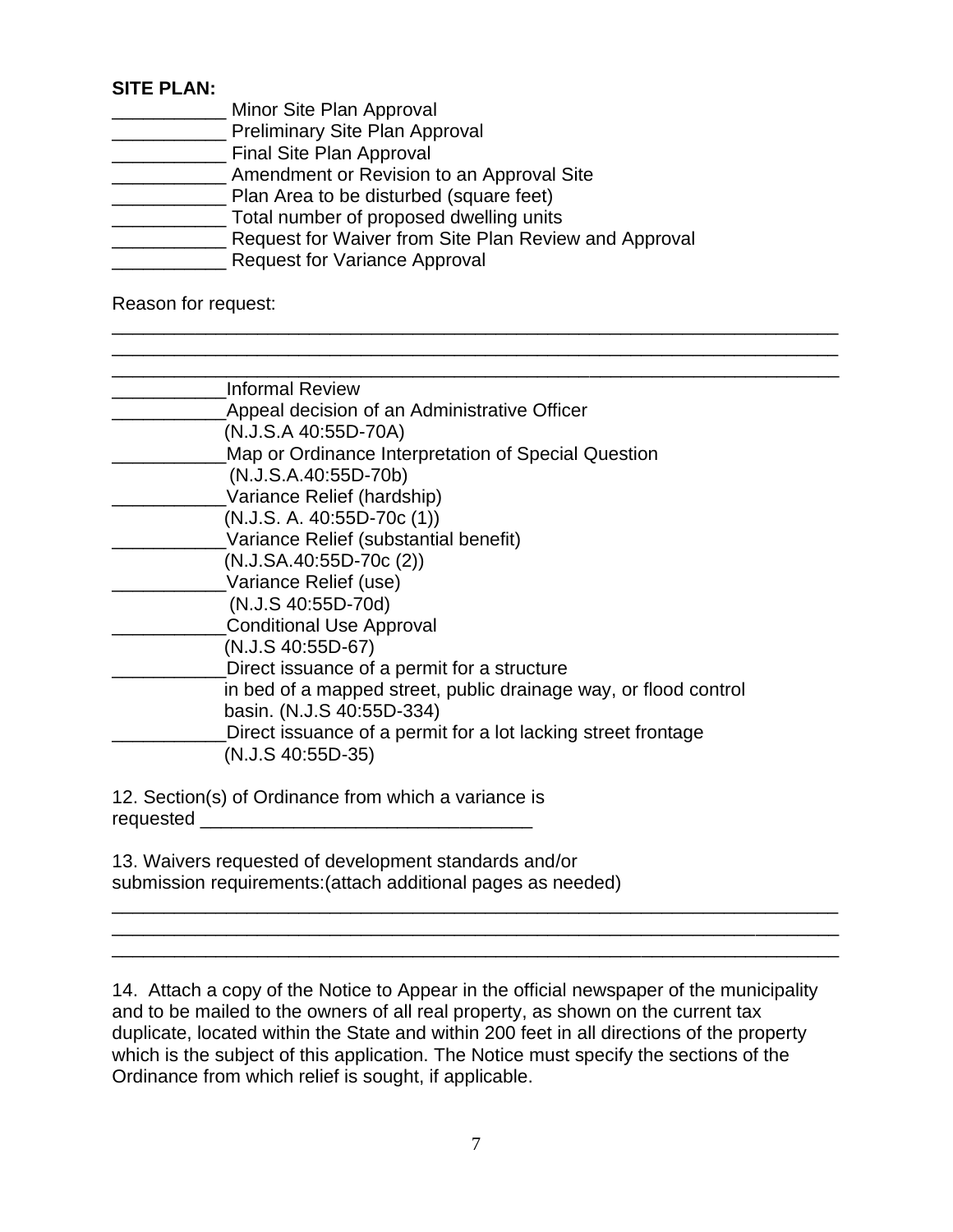The publication and the service on the affected owners must be accomplished **at least 10 days prior** to the date scheduled by the Administrative Officer for the hearing. An Affidavit of Service on all property owners and Proof of Publication must be filed before the application will be complete and the hearing can proceed.

15. Explain in detail the exact nature of the application and the changes to be made at the premises including the proposed use of the premises: (attach pages as needed)

16. Is a public water line available?

17. Is public sanitary sewer available?

18. Does the application propose a well and septic system?

19. Have any proposed new lots been reviewed with the Tax Assessor to determine appropriate lot and block number? \_\_\_\_\_\_\_\_\_\_\_\_\_\_\_\_\_\_\_\_\_\_\_\_\_\_\_

20. Are any off-tract improvements required or proposed?

21. Is the subdivision to be filed by Deed or Plat?

22. What form of security does the applicant propose to provide as performance and maintenance guarantees? \_\_\_\_\_\_\_\_\_\_\_\_\_\_\_\_\_\_\_\_\_\_\_\_\_\_\_\_\_\_\_\_\_\_

23. Other approvals, which may be required, and date plans submitted:

# **MARK THE FOLLOWING WITH A YES OR NO AND DATES OF THE PLANS SUBMITTED**

| NE Regional Sewer Auth <b>Network</b> 2012 12:20 12:20                                                                                                                                                                                                                            |
|-----------------------------------------------------------------------------------------------------------------------------------------------------------------------------------------------------------------------------------------------------------------------------------|
|                                                                                                                                                                                                                                                                                   |
| Sanitary Sewer Connection Permit <b>Connection</b> Permit <b>Connection</b> Permit <b>Connection</b> Permit <b>Connection</b> Permit <b>Connection</b> Permit <b>Connection</b> Permit <b>Connection</b> Permit <b>Connection</b> Permit <b>Connection</b> Permit <b>Connecti</b> |
|                                                                                                                                                                                                                                                                                   |
|                                                                                                                                                                                                                                                                                   |
|                                                                                                                                                                                                                                                                                   |
|                                                                                                                                                                                                                                                                                   |
|                                                                                                                                                                                                                                                                                   |
|                                                                                                                                                                                                                                                                                   |
| Public Service Electric & Gas                                                                                                                                                                                                                                                     |
|                                                                                                                                                                                                                                                                                   |

24. Certification from the Tax Collector that all taxes due on the subject property have been paid.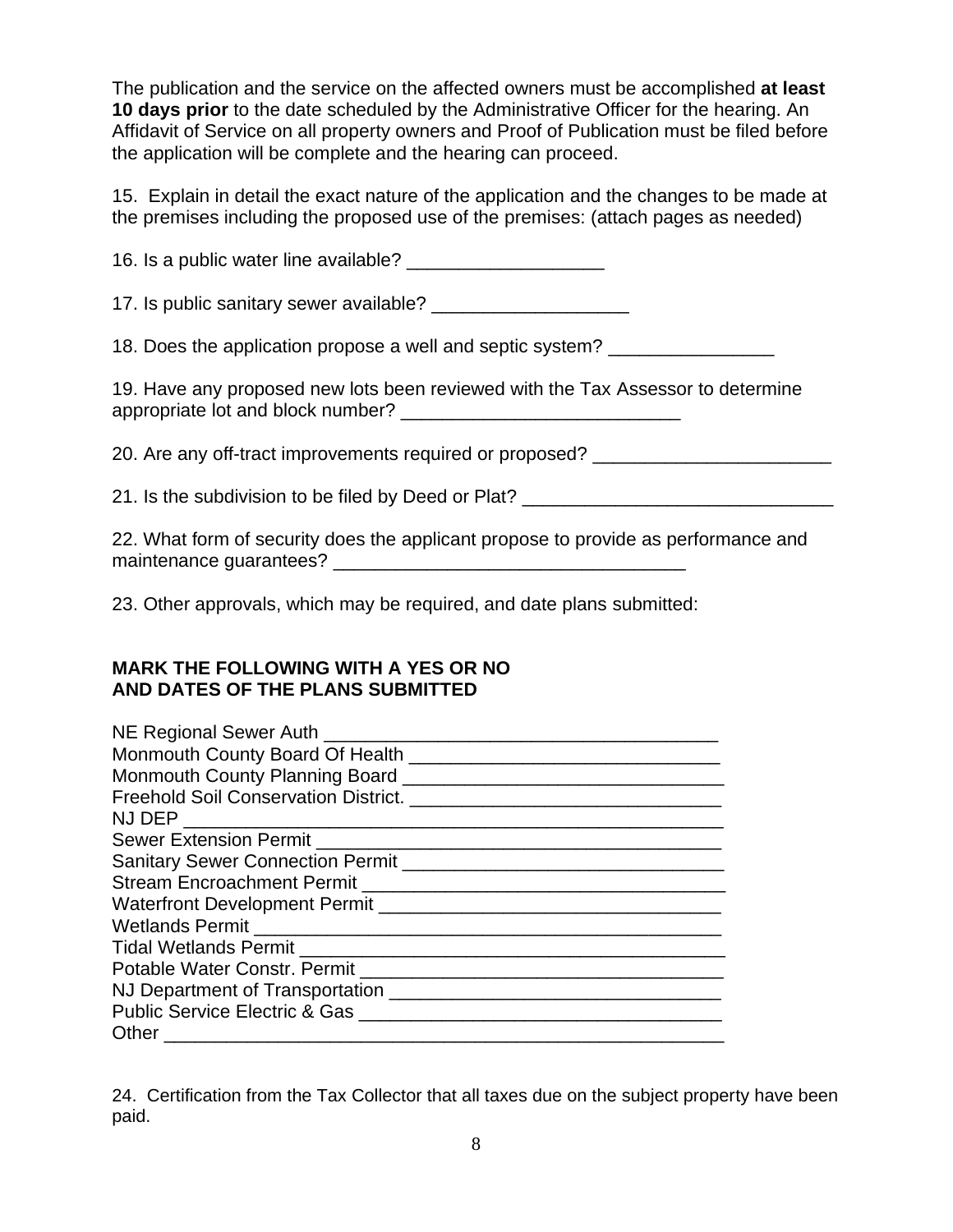25. Certification from Sewer Collector that sewer utility charges due on the subject property have been paid.

**Note: It is the responsibility of the Applicant to mail or deliver copies of the Application form and all supporting documents to the Board Secretary, Borough Engineer and Board Attorney for their review at least ten (10) days prior** to the meeting at which the application is to be considered, otherwise the application will be deemed incomplete. A list of those required to receive documents is attached to the application form.

26. The Applicant hereby requests that copies of the reports of the Borough Engineer and Board Attorney reviewing the application be provided to the following of the applicant's professionals.

**Applicant's Professional Report Requested:**

| Phone Number: ________________ | Email: <u>_________________________</u> |
|--------------------------------|-----------------------------------------|

# **CERTIFICATION**

I certify that the foregoing statements and the materials submitted are true. I further certify that I am the individual applicant or that I am an Officer of theCorporate Application and that I am authorized to sign. (If the applicant is a corporation, this must be signed by an authorized corporate officer. If the applicant is apartnership, this must be signed by a general partner).

Sworn to and subscribed before me this \_\_\_\_day of \_\_\_\_\_\_\_, 20\_\_\_\_.

A Notary Public of NJ Owner My Commission Expires:

I understand that the sum of \$\_\_\_\_\_\_\_\_\_\_ has been deposited in an escrow account (Builder's Trust Account).In accordance with the Ordinances of the Borough of SeaBright, I further understand that the escrow account is established to cover the cost of professional services including engineering, planning, legal and other expenses associated with the review of submitted materials.

Sums not utilized in the review process shall be returned.If additional sums are deemed necessary, I understand thatI will be notified of the required amount and shall add that sum to the escrow account within fifteen (15) days.

Date: \_\_\_\_\_\_\_\_\_\_\_\_\_\_ Applicant:\_\_\_\_\_\_\_\_\_\_\_\_\_\_\_\_\_\_\_\_\_\_\_\_\_\_\_\_\_\_\_\_\_\_\_\_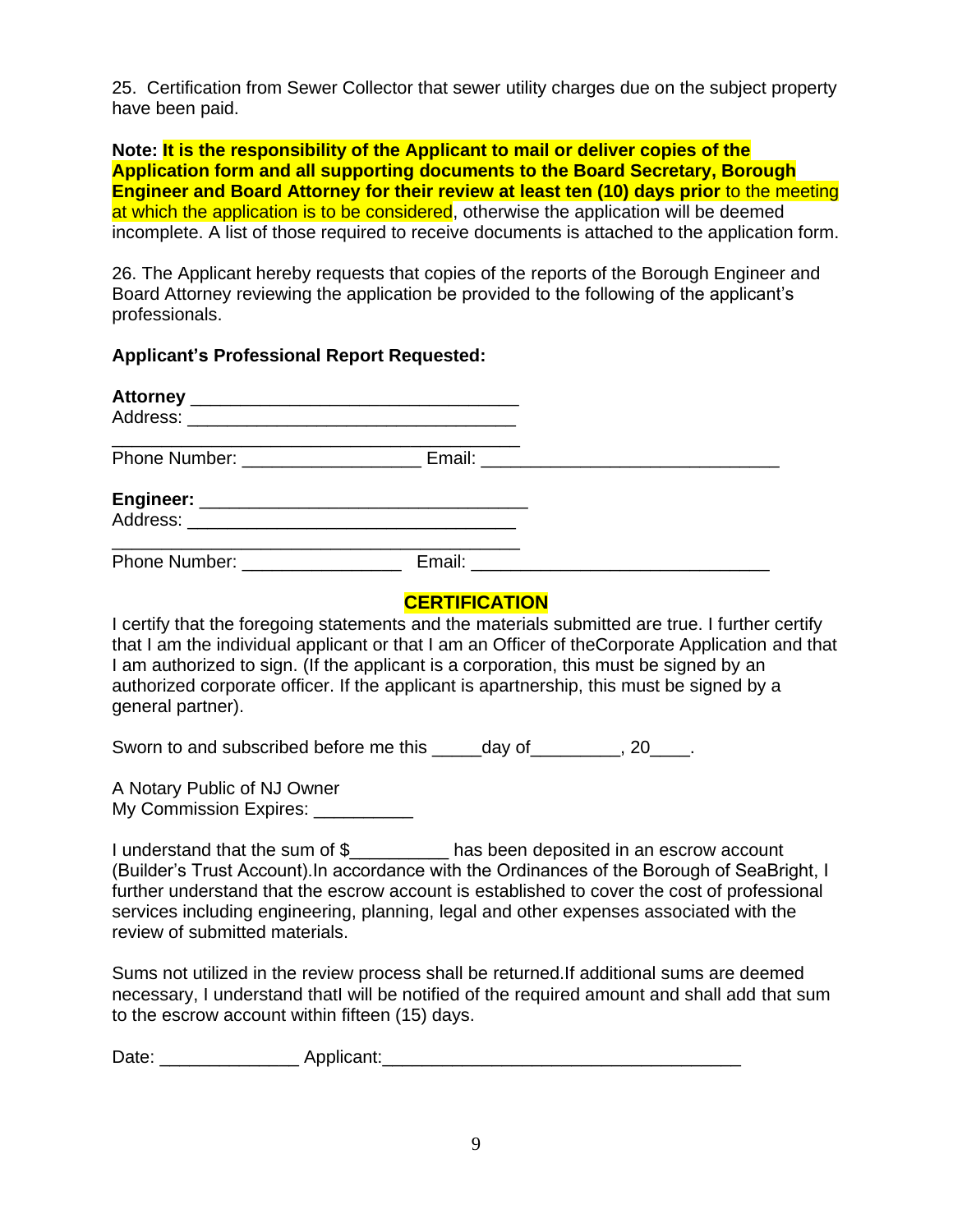### **BOROUGH OF SEA BRIGHT PLANNING/ZONING BOARD PROFESSIONAL STAFF**

#### **ZONING OFFICER/FLOOD PLAIN MANAGER**

John M. Mele 1099 Ocean Avenue, Sea Bright, NJ 07760 732-842-0099 Ext 128 [jmele@seabrightnj.org](mailto:jmele@seabrightnj.org)

#### **BOARD ATTORNEY**

Monica C. Kowalski, Esq. Law Offices of Monica C. Kowalski 601 State Highway 35, Neptune, NJ 07753 732-774-7447 mckowalskiesq@gmail.com

#### **BOARD ENGINEER**

David J. Hoder Hoder Associates 16 River Street, Red Bank, NJ 07701 732- 241-4543 Email: [dhoder@hoderassociates.com](mailto:dhoder@hoderassociates.com)

#### **BOARD PLANNER**

Jennifer C. Beahm Leon S. Avakian, Inc. 788 Wayside Road Neptune, NJ 07753 732-922-9229 Email: [jbeahm@leonsavakian.com](mailto:jbeahm@leonsavakian.com)

### **PLANNING/ZONING BOARD SECRETARY**

Candace B. Mitchell 1099 Ocean Avenue, Sea Bright, NJ 07760 732-842-0099 Ext 123 cmitchell@seabrightnj.org

### **CONSTRUCTION OFFICE**

Ed Wheeler, Construction Official 1099 Ocean Avenue, Sea Bright, NJ 07760 732-842-0099 Ext 121

Karen DiBerardino, Secretary 1099 Ocean Avenue, Sea Bright, NJ 07760 732-842-0099 Ext 110 kdiberardino@seabrightnj.org FAX: 732- 963-8998

### **FIRE MARSHAL**

Thomas Haege 1099 Ocean Avenue, Sea Bright, NJ 07760 732-842-0099 Ext 120 thaege@seabrightnj.org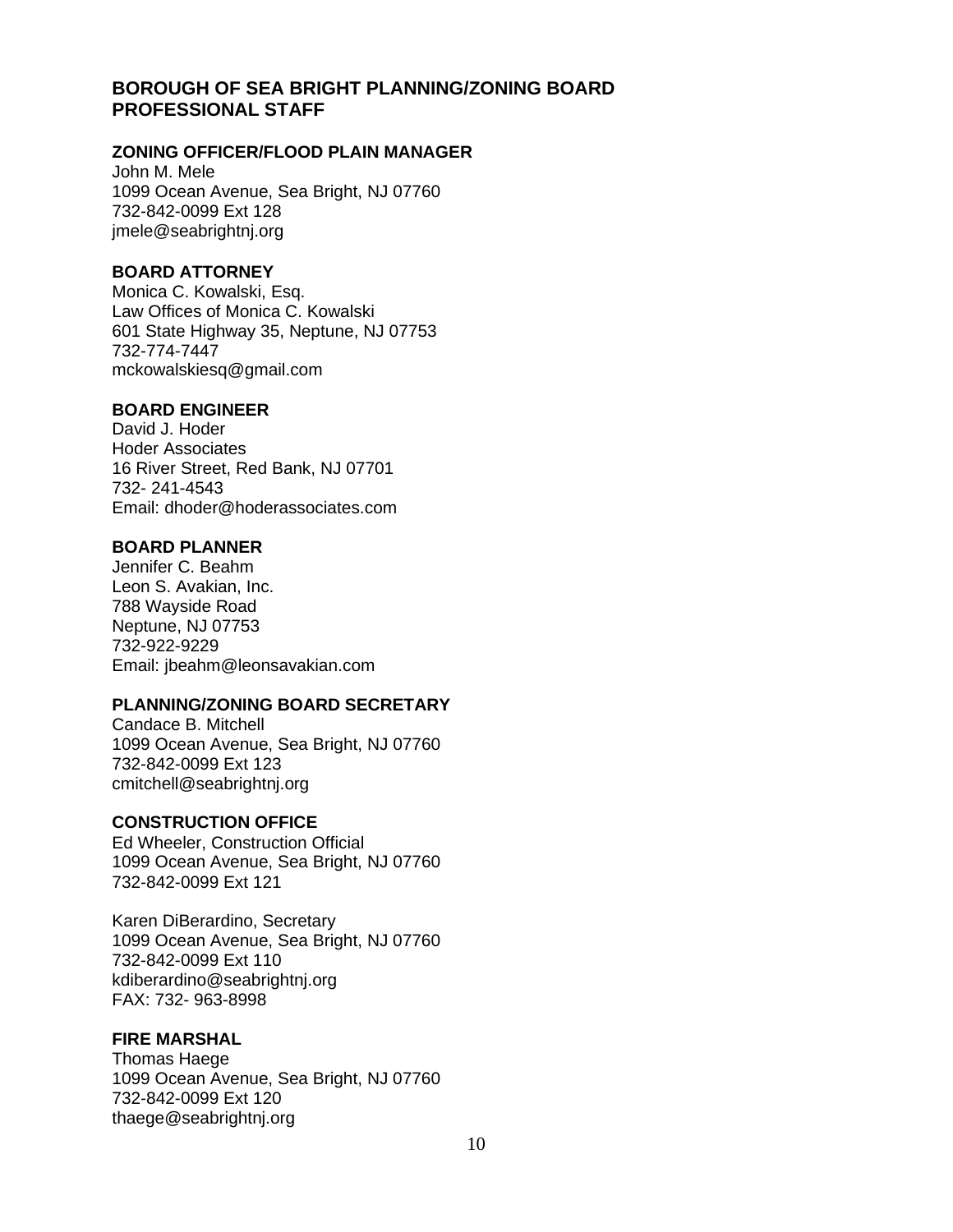# **PLOT PLAN OR VARIANCE PLAN**

#### **BOROUGH OF SEA BRIGHT PLANNING/ZONING BOARD**

| Application No.            | Date |              |     |
|----------------------------|------|--------------|-----|
| <b>Application Name</b>    |      |              |     |
| <b>Application Address</b> |      |              |     |
| <b>Property Address</b>    |      | <b>Block</b> | ∟ot |

### **CHECKLIST**

**Prior to issuance of a Certificate of Completeness and assignment of a hearing date, the Administrative Officer shall determine that the following documents have been submitted:** 

To be completed by Applicant (C=complete, N=Not complete, NA=not-applicable)

- 1. 17 copies of Zoning Permit Denial
- **\_\_\_\_\_\_\_\_\_** 2. 17 copies of completed application and check list, signed, dated, and notarized, **plus one** marked "**FOR PUBLIC INSPECTION"**
- \_\_\_\_\_\_\_\_\_ 3. 17 sets of plot plan or variance plan signed, dated, and notarized, also **Show Base Flood Elevation, plus one** marked **"FOR PUBLIC INSPECTION"**
	- 4. 17 copies of Survey (unless Variance Plan states that it is based upon the survey). Must indicate mean high waterline, if pertinent to application)
		- \_\_\_\_\_\_\_\_\_ 5. 17 (sets of) Photographs of property/dwelling as it currently exists
- \_\_\_\_\_\_\_\_\_ 6. Description of proposed operation (No. 15 in first part of application)
- \_\_\_\_\_\_\_\_\_ 7. Request for any variances (under No.11 in first part of application)
- \_\_\_\_\_\_\_\_\_ 8. Certificate of owner authorizing submission (after No. 26 in first part of application)
	- **2008** 9. Required application fees/check made payable to Borough of Sea Bright
- **\_\_\_\_\_\_\_\_** 10. Required escrow fees/check made payable to Borough of Sea Bright
- \_\_\_\_\_\_\_\_ 11. Completed W-9 Form
- 12. Certification that taxes and sewer utility charges are paid to date
- **LECTER** 13. Completed Notice of Hearing
	- \_\_\_\_\_\_\_\_ 14. Certified list of property owners within 200 feet

### **The following requirements must also be met before an application may be heard:**

15. Affidavit of Mailing and Service for Public Notice (Provide 7 days prior to hearing.)

\_\_\_\_\_\_\_\_ 16. Affidavit of Publication for Public Notice (Provide 7 days prior to hearing.)

If Applicable:

- 17. Proof of Application to Monmouth County
- \_\_\_\_\_\_\_\_ 18. Proof of application to NJDOT
- **\_\_\_\_\_\_\_\_\_\_\_\_ 19. Application for CAFRA**
- \_\_\_\_\_\_\_\_ 20. Application for Floodplain Encroachment Permit
- 21. Application for Stream Encroachment Permit

After the application is deemed complete the Board Secretary will provide you with a hearing date so that you may notice property owners.

Certified mail receipts are to be provided **at least 7 days prior to hearing date.** I certify the above information is accurate and complete.

| <b>DATEL</b>                                |                    |
|---------------------------------------------|--------------------|
| $\cdot$ NIC<br>LICENSE.<br>∸'<br>__________ | THDE<br>ST.<br>eΝΔ |
| <b>SEA</b>                                  |                    |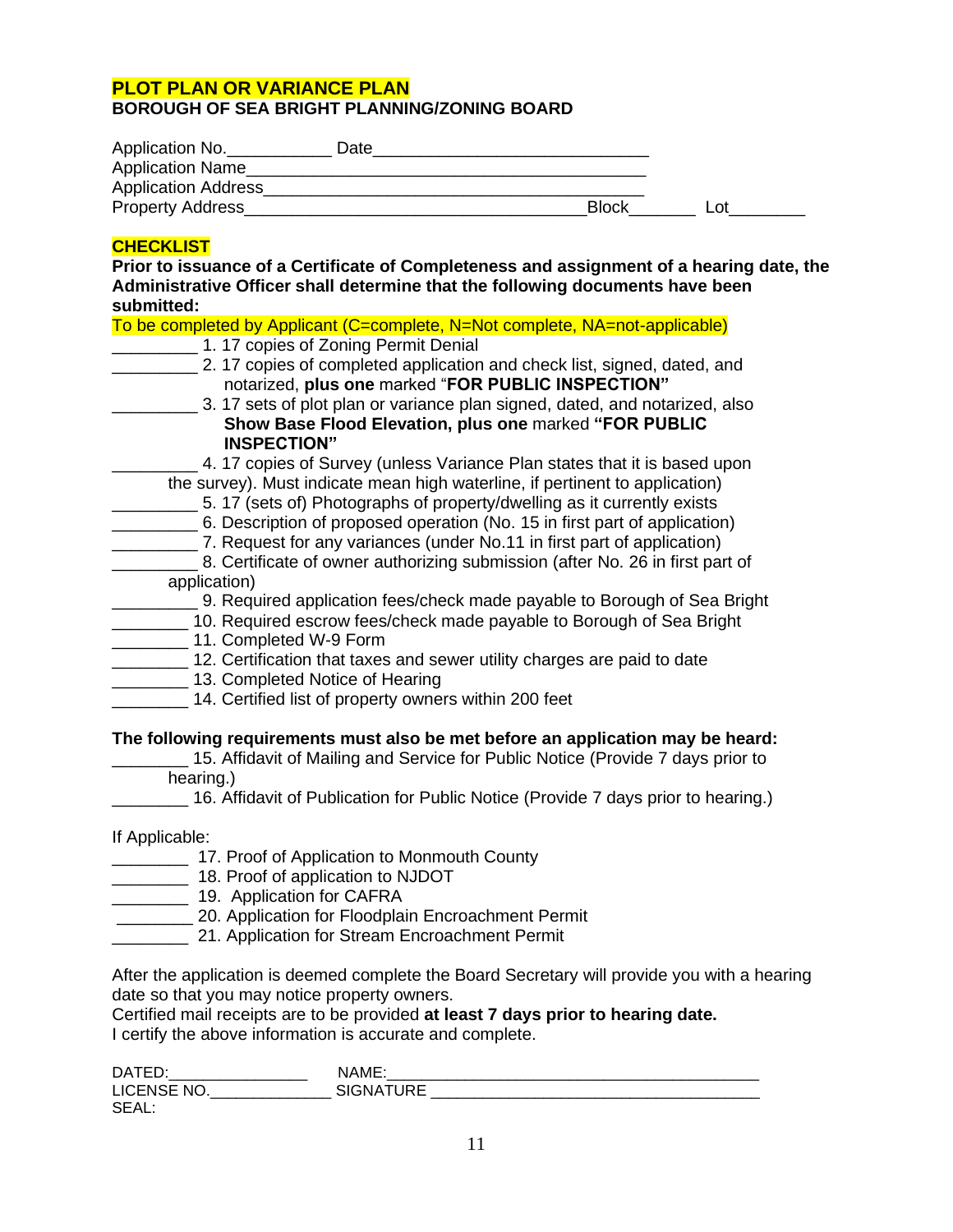## **SITE PLAN - PRELIMINARY**

## **BOROUGH OF SEA BRIGHT PLANNING/ZONING BOARD**

| Application No.            | Date |
|----------------------------|------|
| <b>Application Name</b>    |      |
| <b>Application Address</b> |      |
| <b>Property Address</b>    |      |
| <b>Block</b>               |      |

# **CHECKLIST**

Prior to issuance of a Certificate of Completeness, the Administrative Officer shall determine that the following documents have been submitted:

To be completed by applicant (C=complete, N=Not complete, NA=not-applicable)

| 1.17 copies of completed application and check list, signed, dated<br>and notarized plus one marked "FOR PUBLIC INSPECTION"<br>2.17 sets of site plan signed, dated and notarized, with must have<br>raised seal, also Show Base Flood Elevation plus one marked<br>"FOR PUBLIC INSPECTION" |
|---------------------------------------------------------------------------------------------------------------------------------------------------------------------------------------------------------------------------------------------------------------------------------------------|
| 3. Survey. Must indicate mean high waterline, if pertinent to application                                                                                                                                                                                                                   |
| 4. Checks payable to the Borough of Sea Bright (W-9 Escrow Account)                                                                                                                                                                                                                         |
| 5. Certified list of property owners within 200 feet                                                                                                                                                                                                                                        |
| 6. Completed Notice of Hearing                                                                                                                                                                                                                                                              |
| 7. Affidavit of Mailing or service                                                                                                                                                                                                                                                          |
| 8. Certification that taxes and sewer utility charges are paid to date                                                                                                                                                                                                                      |
| 9 Photograph of property/dwelling as itcurrently exists                                                                                                                                                                                                                                     |
| 10. Application for Municipal and/or StateWetlands Permit                                                                                                                                                                                                                                   |
| 11. Description of off-tract improvementsand cost estimates                                                                                                                                                                                                                                 |
| 12. Letter from utility companies                                                                                                                                                                                                                                                           |
| 13. Environmental Impact Statement                                                                                                                                                                                                                                                          |
| 14. Certificate of owner authorizing submission                                                                                                                                                                                                                                             |
| 15. Proof of Application to Monmouth County                                                                                                                                                                                                                                                 |
| 16. Proof of application to NJDOT                                                                                                                                                                                                                                                           |
| 17. Description of proposed operation                                                                                                                                                                                                                                                       |
| 18. Required escrow fees                                                                                                                                                                                                                                                                    |
| 19. Request for any variances                                                                                                                                                                                                                                                               |
| 20. Application for CAFRA                                                                                                                                                                                                                                                                   |
| 21. Application for Floodplain Encroachment Permit                                                                                                                                                                                                                                          |
| 22. Application for Stream EncroachmentPermit                                                                                                                                                                                                                                               |
|                                                                                                                                                                                                                                                                                             |

After the application is deemed complete then the Board Secretary will provide you with a hearing date so you may notice property owners. Certified mail receipts are to be provided **at least 7 days prior** to hearing date.

I certify the above information is accurate and complete.

| <b>DATE</b>                                     | NAME |
|-------------------------------------------------|------|
| N <sub>IC</sub><br>$\cdot$ ICENSE $\cdot$<br>∼י |      |
| <b>SEAL</b>                                     |      |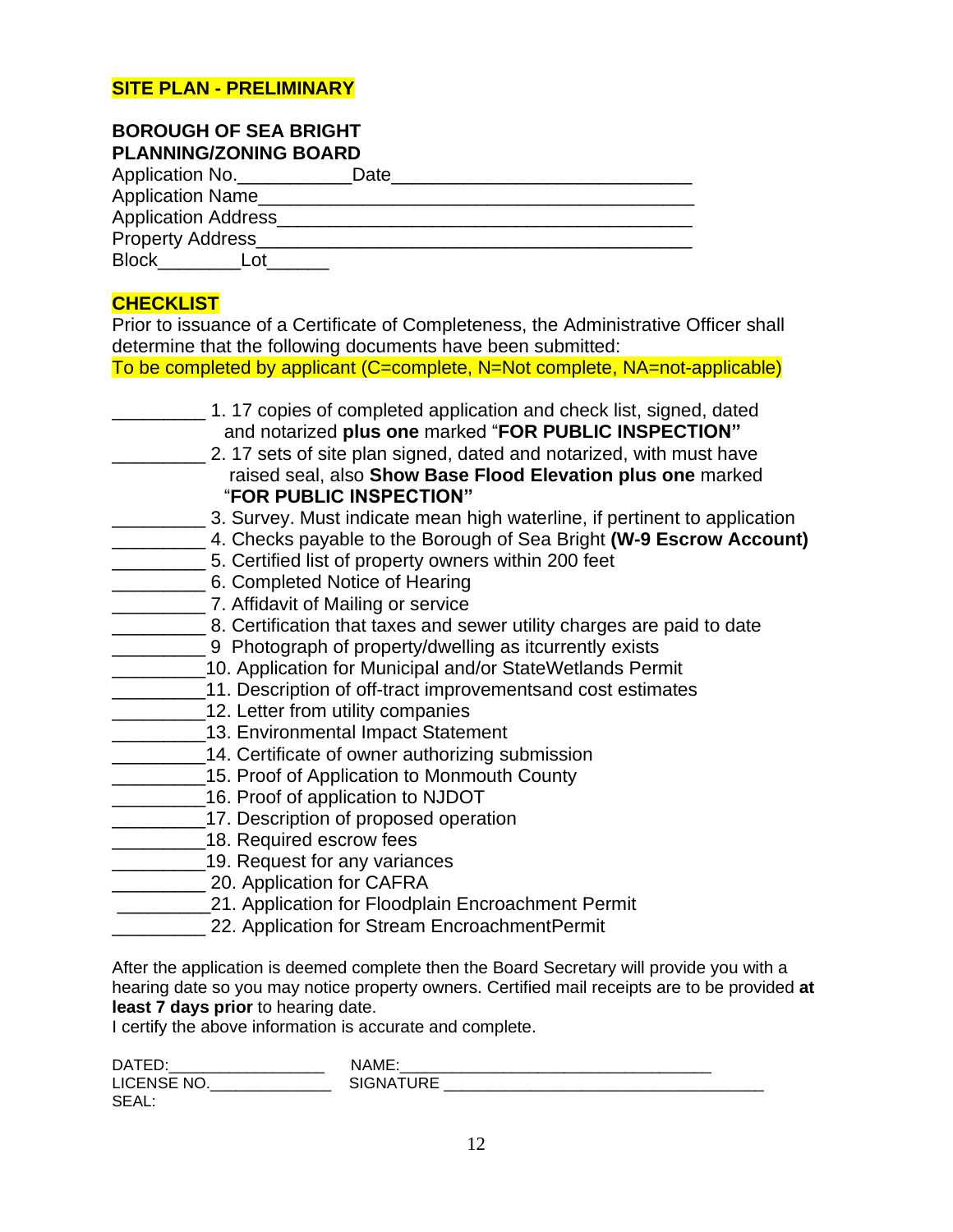## **SITE PLAN - FINAL**

| Application No.            | Date |
|----------------------------|------|
| <b>Application Name</b>    |      |
| <b>Application Address</b> |      |
| <b>Property Address</b>    |      |
| <b>Block</b><br>l ∩t       |      |

# **CHECKLIST**

Prior to issuance of a Certificate of Completeness, the Administrative Officer shall determine that the following documents have been submitted: To be completed by Applicant (C: complete; N: not complete; NA: non-applicable)

- \_\_\_\_\_\_\_\_\_ 1. 17 copies of the application and plat **plus one** marked "**FOR PUBLIC INSPECTION"**
- \_\_\_\_\_\_\_\_\_ 2. All Federal, State and County approvals or proof of application
- \_\_\_\_\_\_\_\_\_ 3. Proof of provision of utility services
- \_\_\_\_\_\_\_\_\_ 4. Required application fees (W-9 required for Escrow)
- \_\_\_\_\_\_\_\_\_ 5. Description of Off-Tract Improvements and cost estimate
- \_\_\_\_\_\_\_\_\_ 6. Consent of owner to application

7. Statement that final Site Plan follows exactly the Preliminary Site Plan in regard to all details or Statement setting forth all material changes

I certify the above information is accurate and complete.

DATED:

NAME:

SIGNATURE **External state of the set of the set of the set of the set of the set of the set of the set of the set of the set of the set of the set of the set of the set of the set of the set of the set of the set of the se** 

LICENSE NO.\_\_\_\_\_\_\_\_\_\_\_\_\_\_\_

SEAL: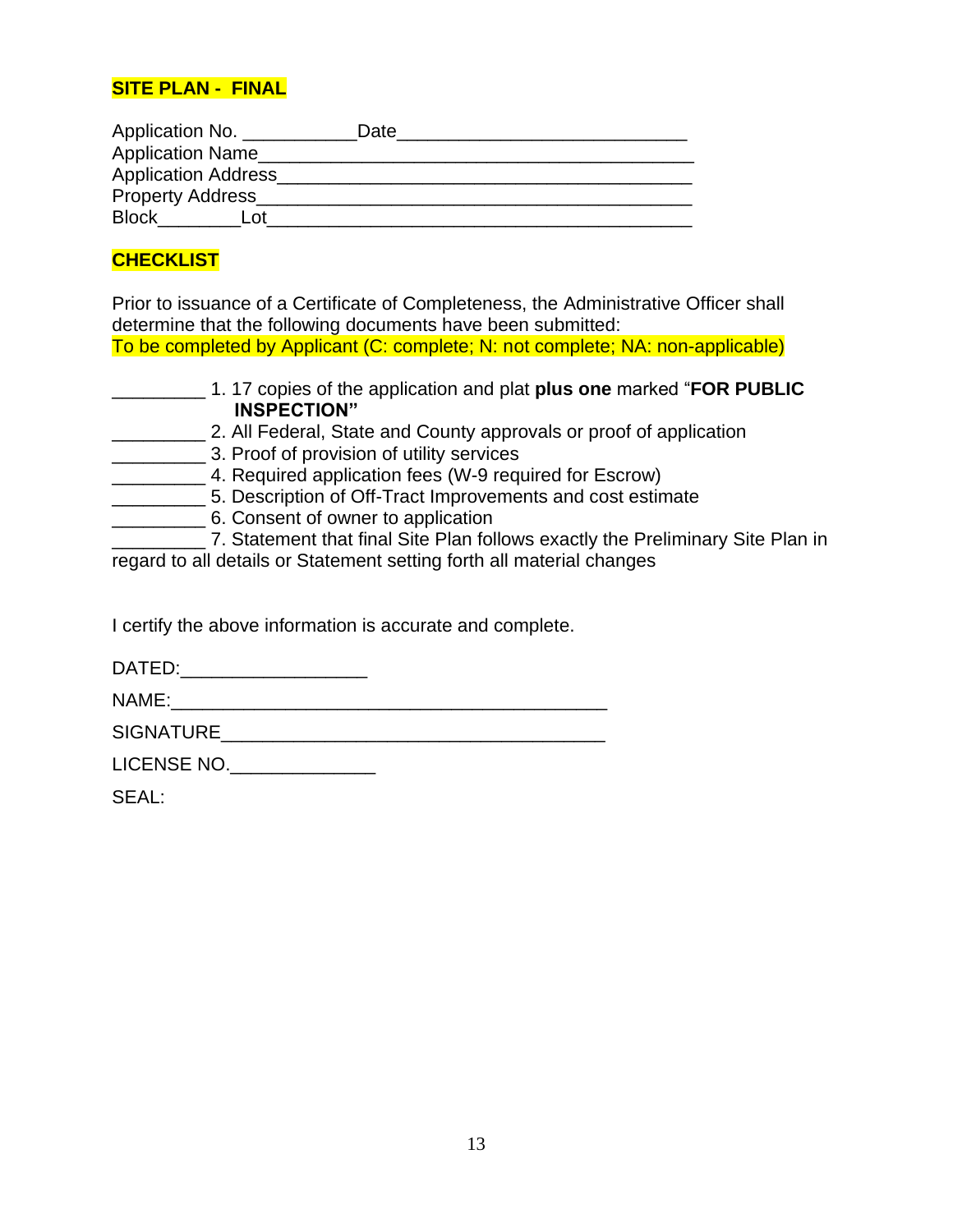## **MINOR SUBDIVISION**

| Application No.            | Date |
|----------------------------|------|
| <b>Application Name</b>    |      |
| <b>Application Address</b> |      |
| <b>Property Address</b>    |      |
| <b>Block</b><br>∟ ∩t       |      |

# **CHECKLIST**

Prior to issuance of a Certificate of Completeness, the Administrative Officer shall determine that the following documents have been submitted: To be completed by the Applicant (C: complete; N: not complete; NA: non-applicable)

- \_\_\_\_\_\_\_\_\_ 1. 17 copies of the application and minor subdivision plat **plus one** marked "**FOR PUBLIC INSPECTION"**
- \_\_\_\_\_\_\_\_\_ 2. Right of Entry/Consent Form
- **EXECUTE:** 3. Certification of owner authorizing application
- \_\_\_\_\_\_\_\_\_ 4. Certificate of title to property
- \_\_\_\_\_\_\_\_\_ 5. Required Fees
- \_\_\_\_\_\_\_\_\_ 6. Water/Sanitary Sewer information
- \_\_\_\_\_\_\_\_\_ 7. Certification of payment of taxes/sewer
- \_\_\_\_\_\_\_\_\_ 8. Request for any Variances
- **EXECUTE:** 9. Proof of Application to County Planning Board
- \_\_\_\_\_\_\_\_\_10. Copy of any proposed covenants or Deed Restrictions

I certify the above information is accurate and complete.

DATED:\_\_\_\_\_\_\_\_\_\_\_\_\_\_\_\_\_\_

NAME:\_\_\_\_\_\_\_\_\_\_\_\_\_\_\_\_\_\_\_\_\_\_\_\_\_\_\_\_\_\_\_\_\_\_\_\_\_\_\_\_\_\_

SIGNATURE **External state of the set of the set of the set of the set of the set of the set of the set of the set of the set of the set of the set of the set of the set of the set of the set of the set of the set of the se** 

LICENSE NO.\_\_\_\_\_\_\_\_\_\_\_\_\_\_

SEAL: